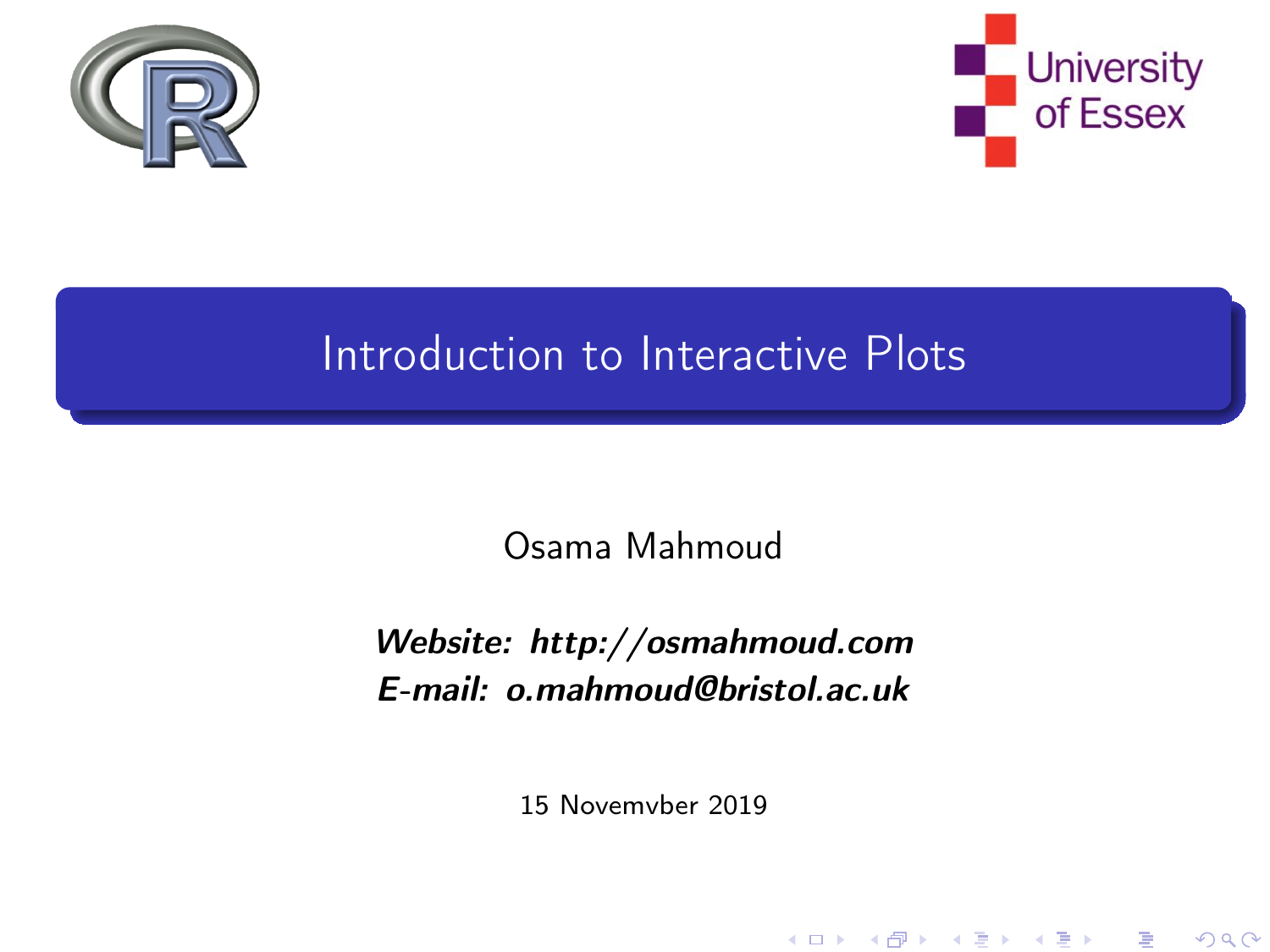<span id="page-1-0"></span>In this sesseion, we will:

- $\bullet$  Introduce interactive plots in R.
- $\bullet$  Show how to use  $\frac{p \cdot p}{p \cdot p}$  in R to produce basic interactive graphics.
- Show useful extension of ggplot2 and plotly for visualising correlation matrices.
- Demonstrate how to save your interactive plots in html format.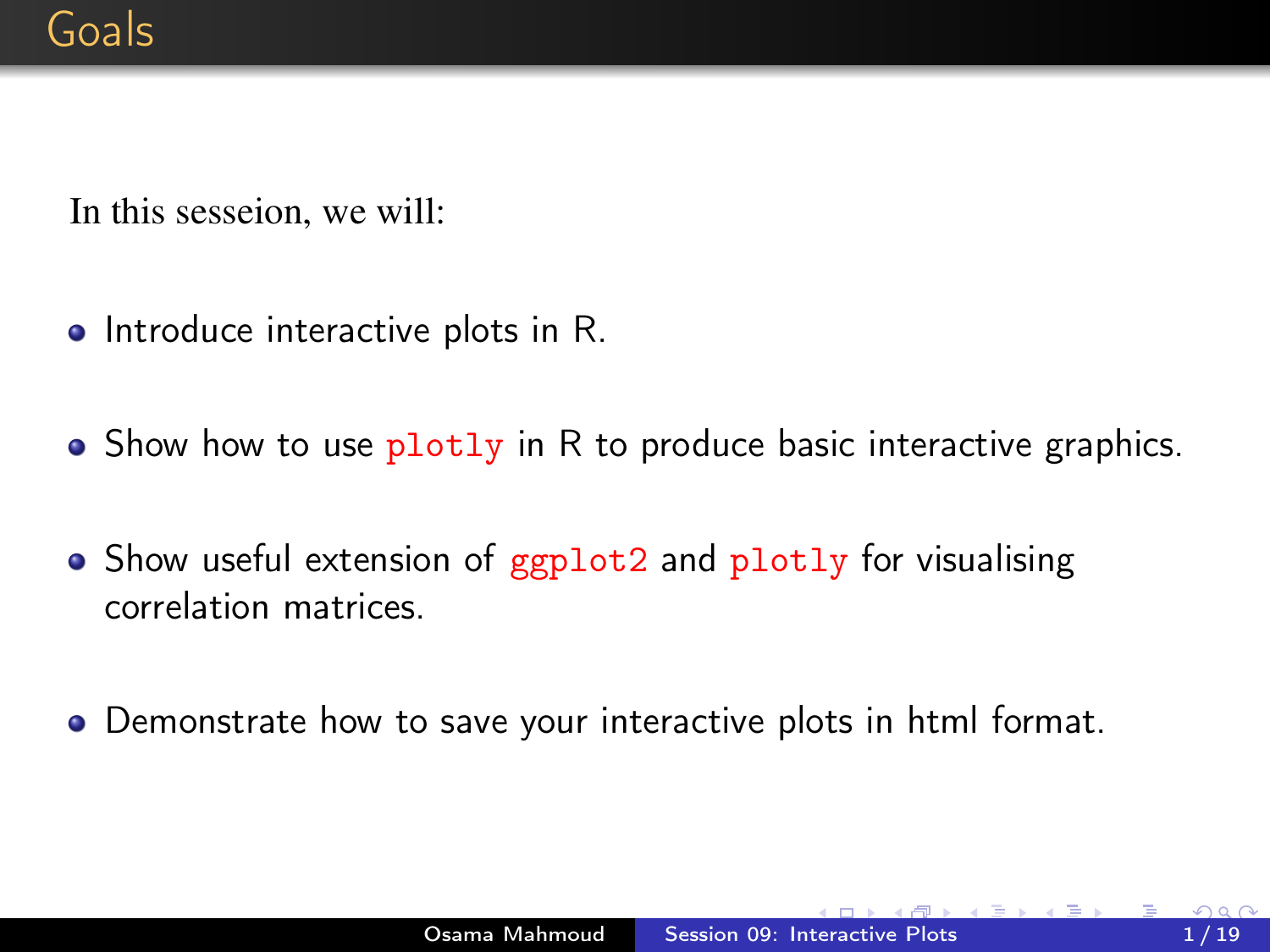<span id="page-2-0"></span>



2 [Overview of ggplotly](#page-5-0)



∍

4.重

 $\sim$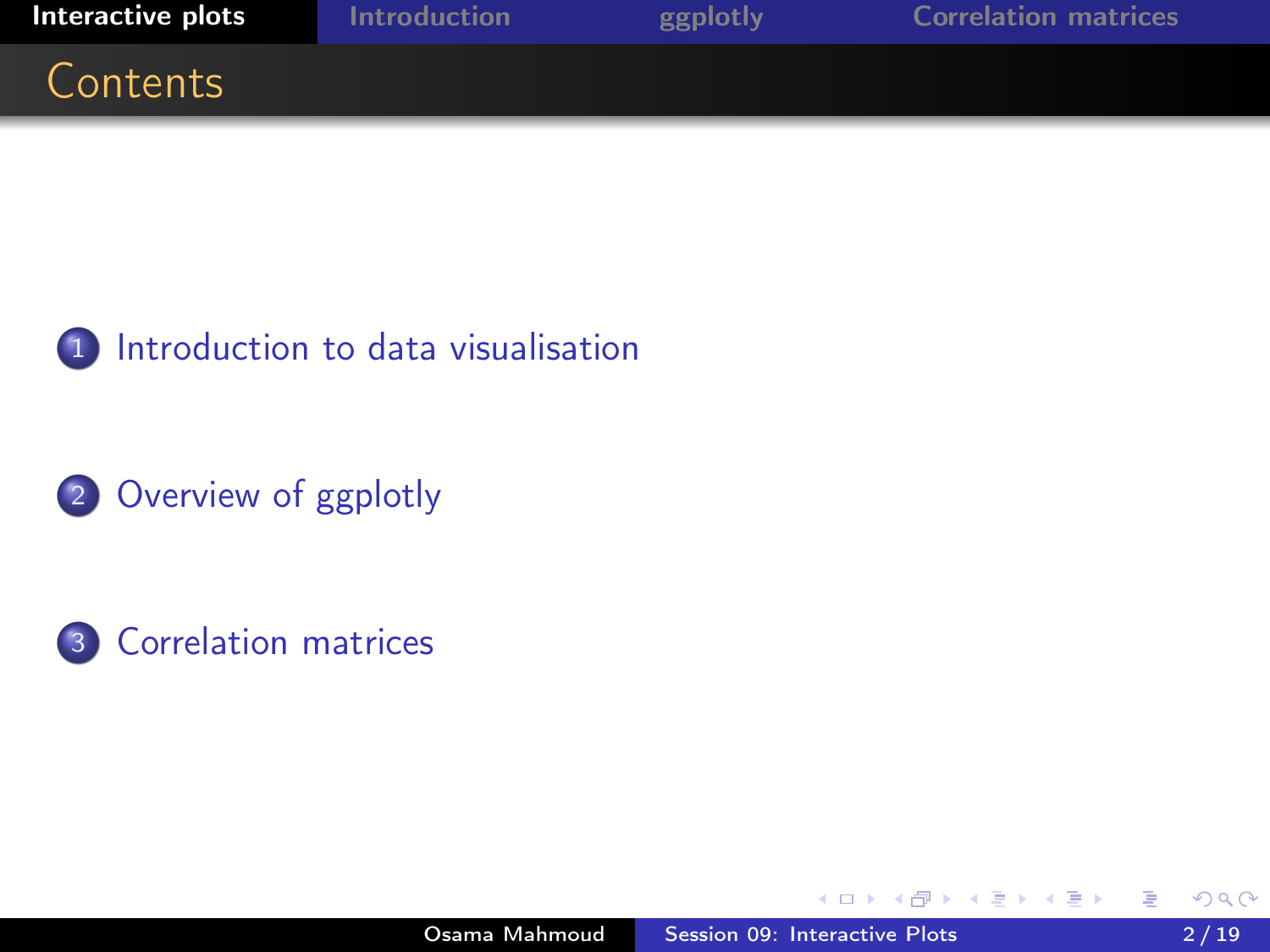<span id="page-3-0"></span>

Installing packages in R is straightforward. For example: > install.packages(c("ggcorrplot", "plotly"))

Then, you can simply load it to your R session whenever needed: > library("plotly"); library("plotly")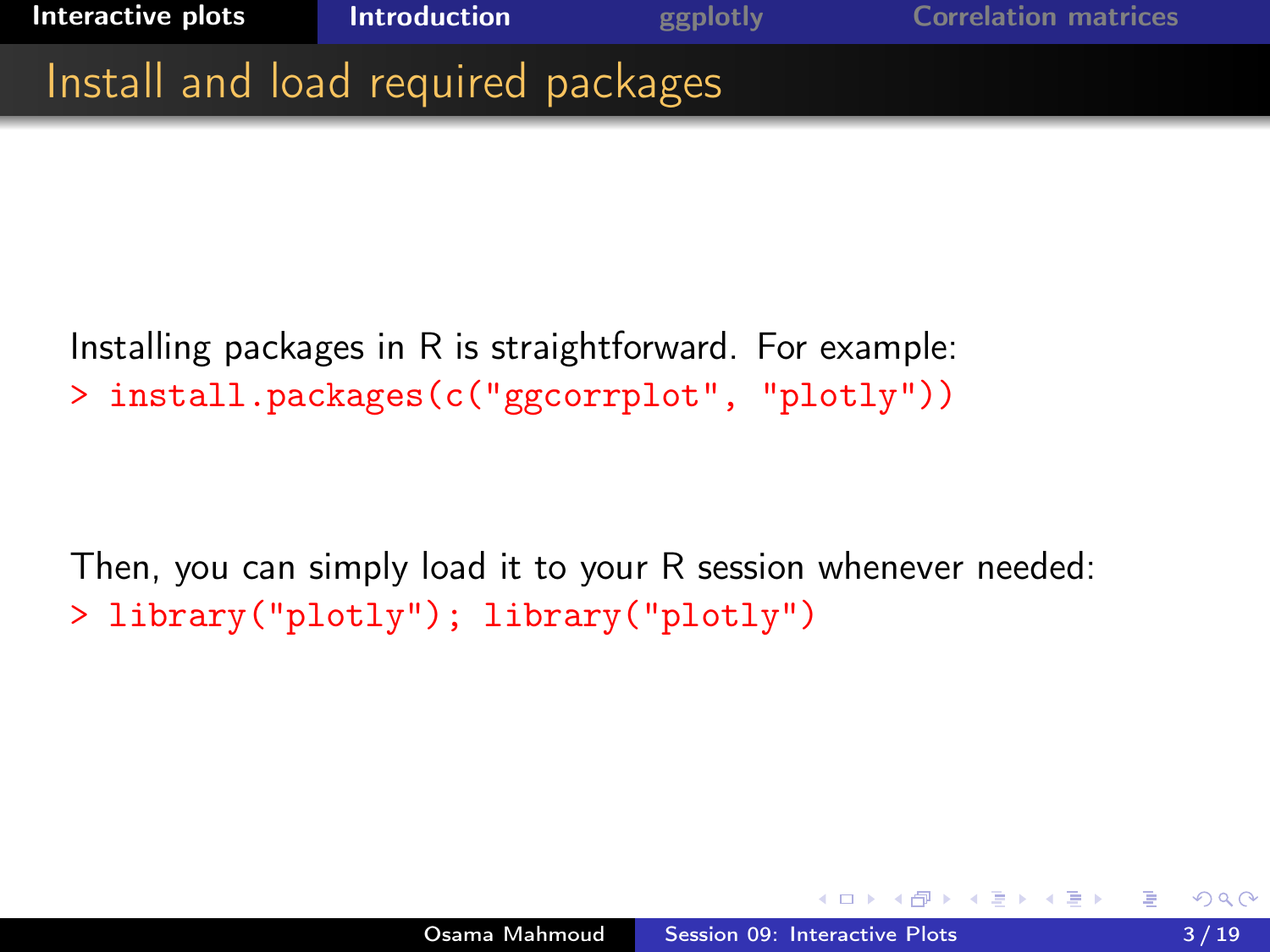## Produce interactive plots using ggplotly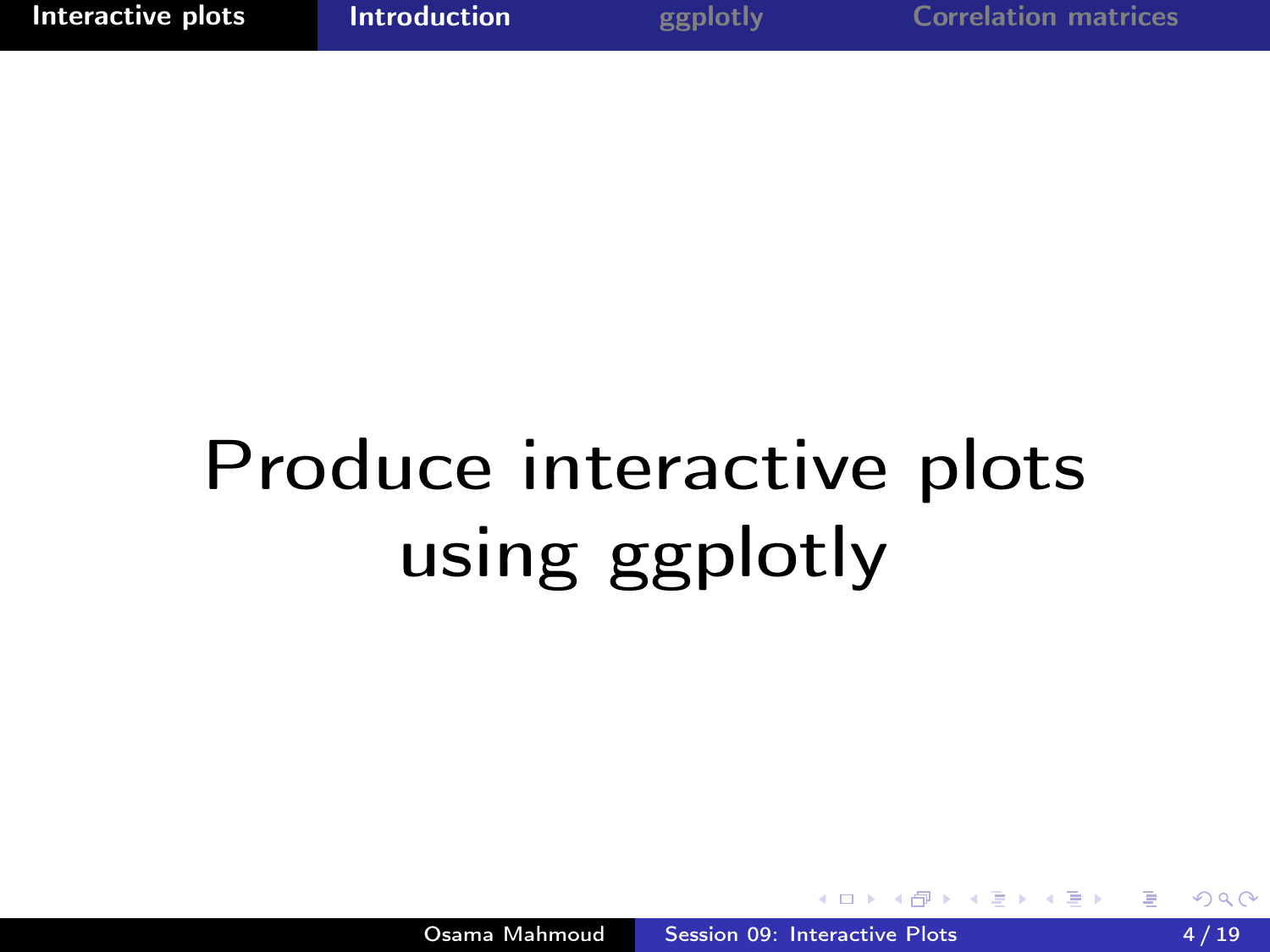<span id="page-5-0"></span>

| Interactive plots | <b>Introduction</b> | ggplotly | <b>Correlation matrices</b> |
|-------------------|---------------------|----------|-----------------------------|
| <b>Histograms</b> |                     |          |                             |
|                   |                     |          |                             |

 $> g = ggplot(data=movies, aes(x=year)) + geom\_histogram(binwidth = 1,$ fill="#2b8cbe", alpha=0.6)

> g + xlab("Year") + ylab("Number of movies produced") + theme\_bw()



> ggplotly(g)

Þ

÷.  $\sim$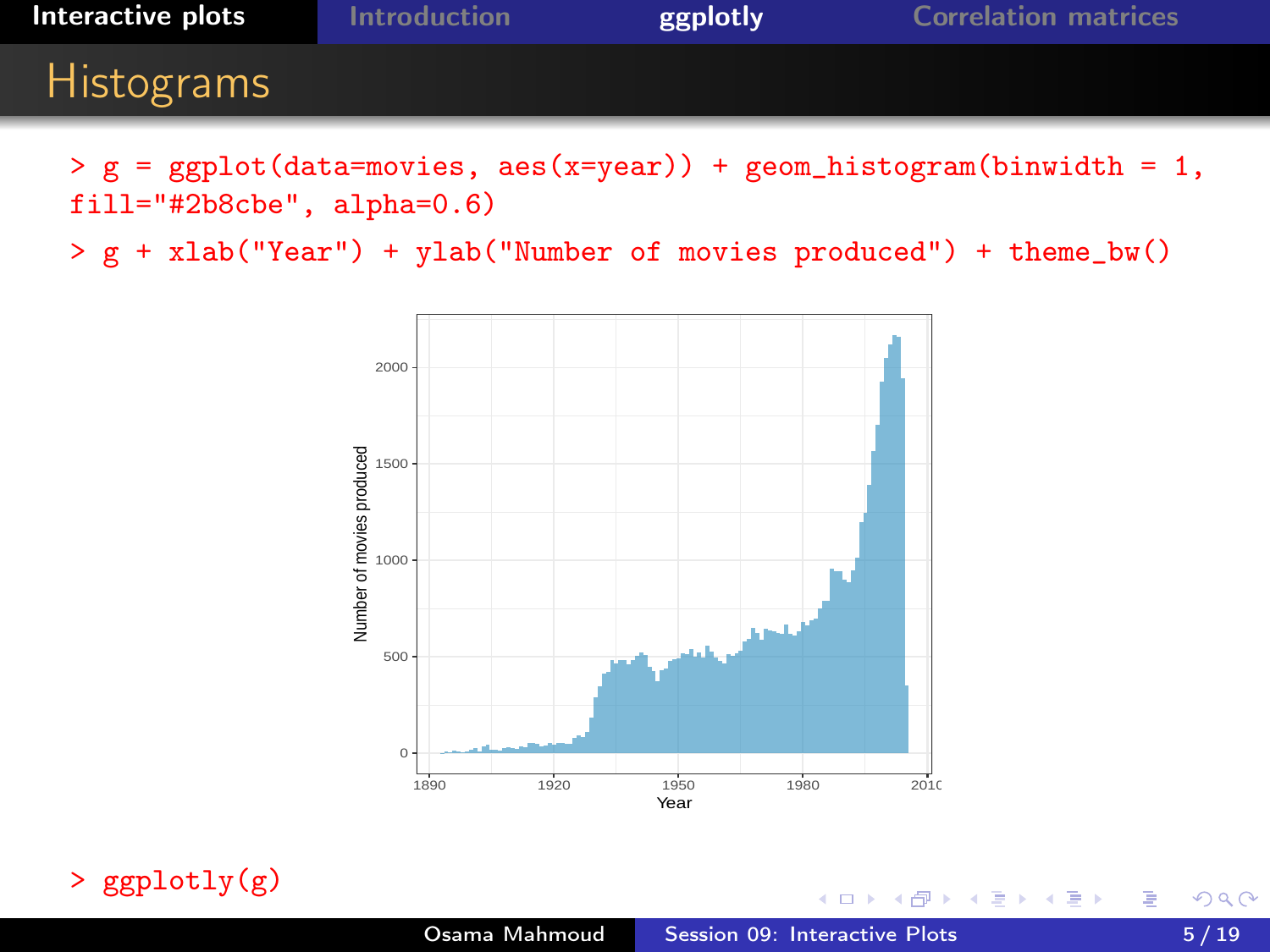

> g = ggplot(movies, aes(x=rating)) + geom\_density(fill="#2b8cbe", alpha=0.6)

> g + ylab("Density of Movie Rating") + xlab("Score (out of 10)")



> ggplotly(g)

4日)

伺 **In** э  $\sim$ ∢ 重→ Þ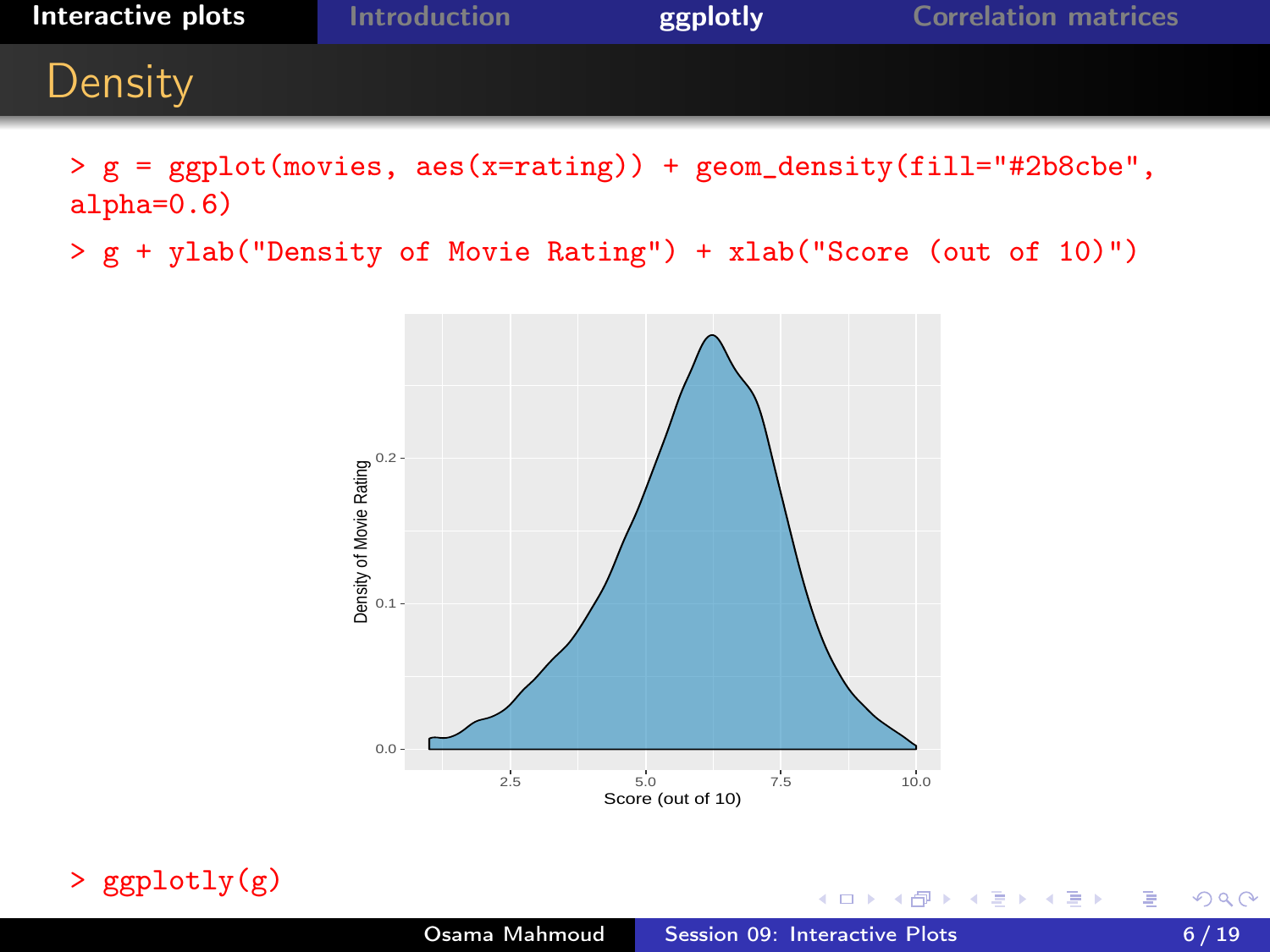| Interactive plots | Introduction | ggplotly | <b>Correlation matrices</b> |
|-------------------|--------------|----------|-----------------------------|
| box-plot          |              |          |                             |

> g = ggplot(movies, aes(x=factor(cat\_length), y=rating)) + xlab("length") + ylab("Rating (out of 10")

> g + geom\_boxplot(fill="red", alpha=0.4)





C.

**In** 4 重  $\sim$ 一 4 (三) 头 E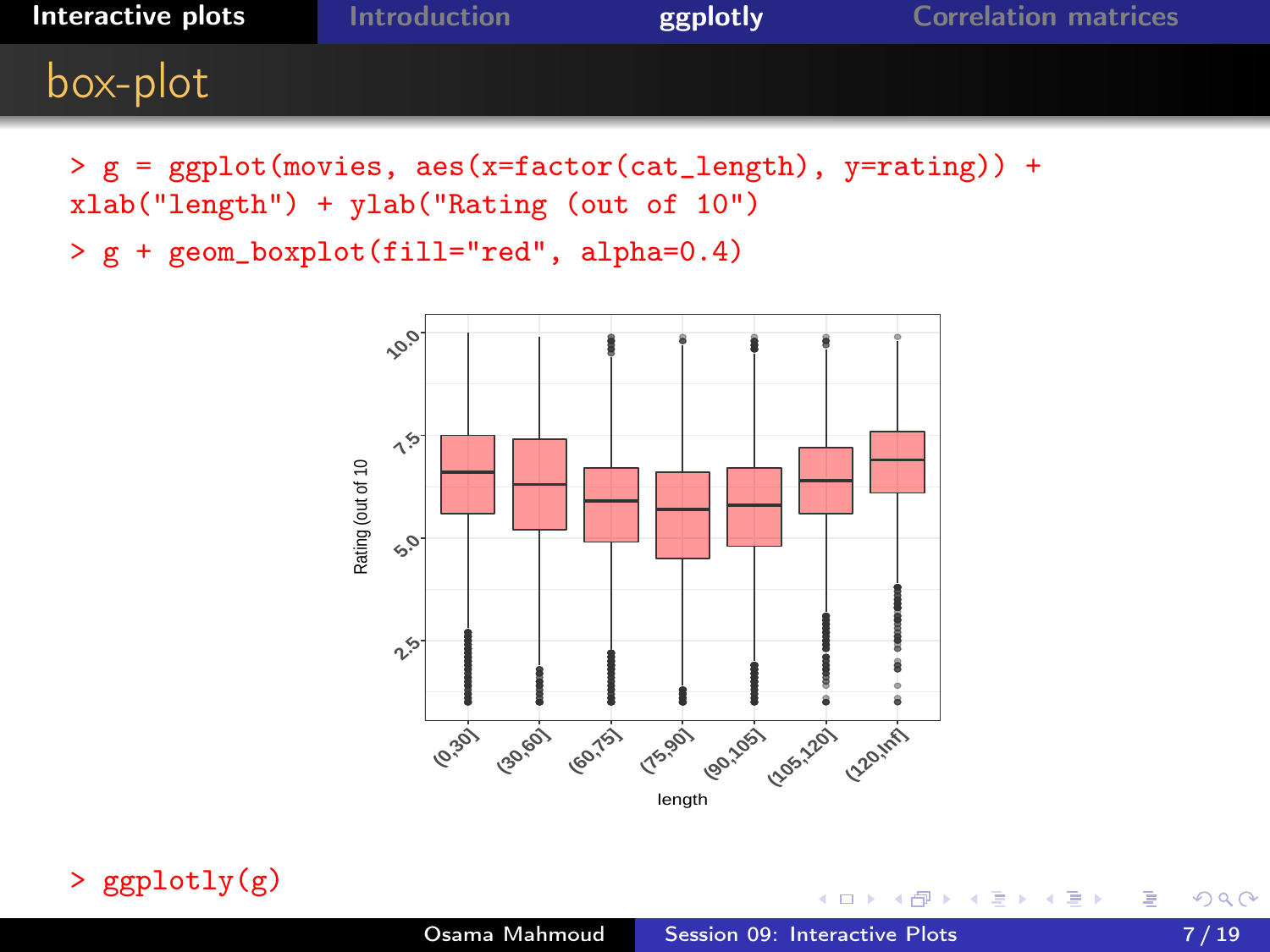| Interactive plots | <b>Introduction</b> | ggplotly | <b>Correlation matrices</b> |
|-------------------|---------------------|----------|-----------------------------|
| violin            |                     |          |                             |

 $> g = g + geom\_violin(fill="red", alpha=0.4) + stat_summary(fun.y =$ median, geom='point')

> g + theme\_bw() + theme(axis.text=element\_text(face='bold', size = 12, angle =  $45$ , hjust = 1))



> ggplotly(g)

E

÷.  $\sim$ 

∍

 $\sim$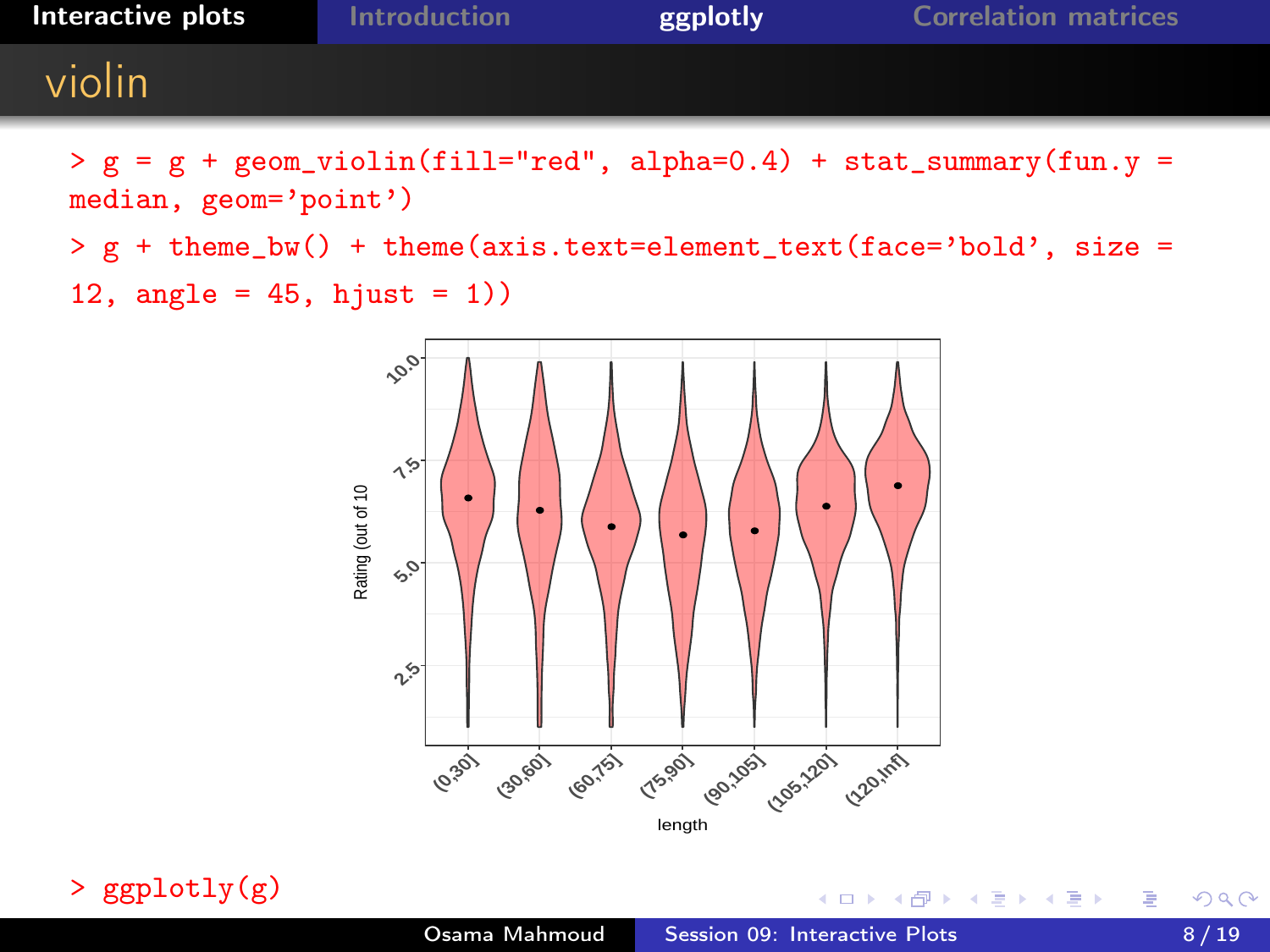

4 0 8

→ 冊→

一本 三 下

∢ 重→

э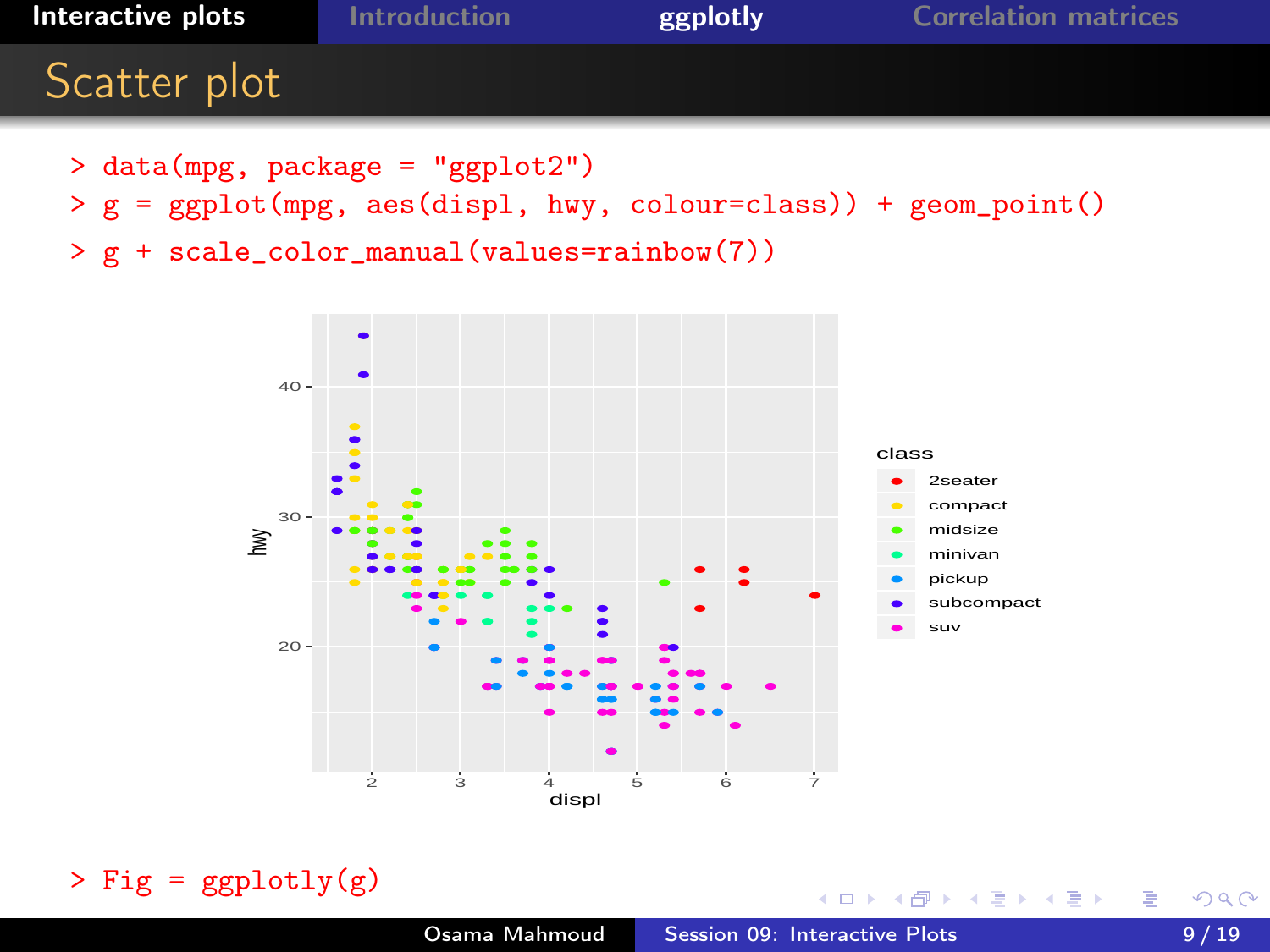<span id="page-10-0"></span>

- > require(htmlwidgets)
- > htmlwidgets::saveWidget(widget = Fig, "Scatter\_plot.html")

 $\overline{a}$ 

k 로 ) k (로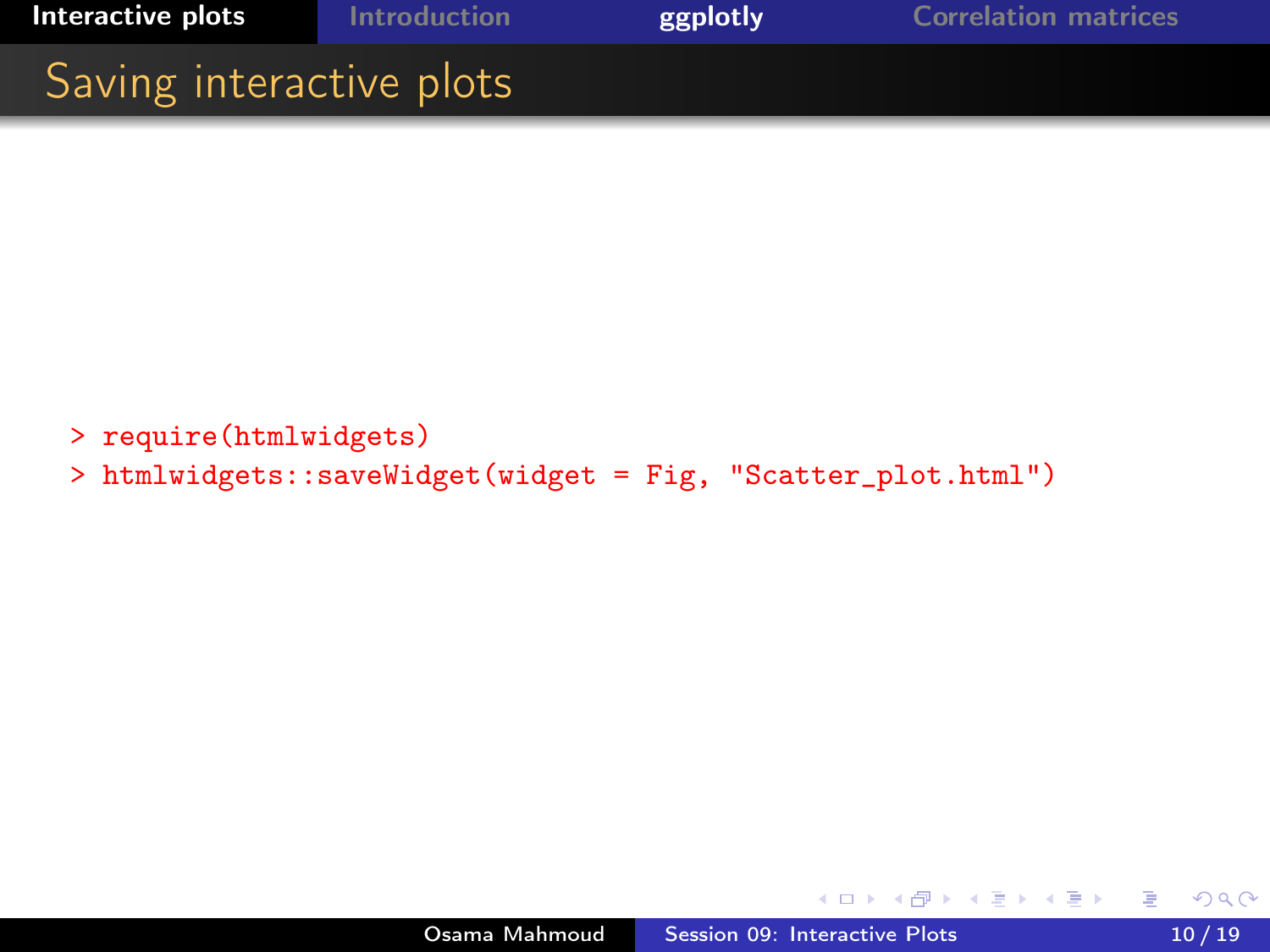<span id="page-11-0"></span>

> data(mtcars); corr.mat <- round(cor(mtcars), 1) Compute correlation P-values > pval.cor <- cor\_pmat(mtcars)

Visualize the correlation matrix: method  $=$  "square" (default)

> (G1 = ggcorrplot(corr.mat))

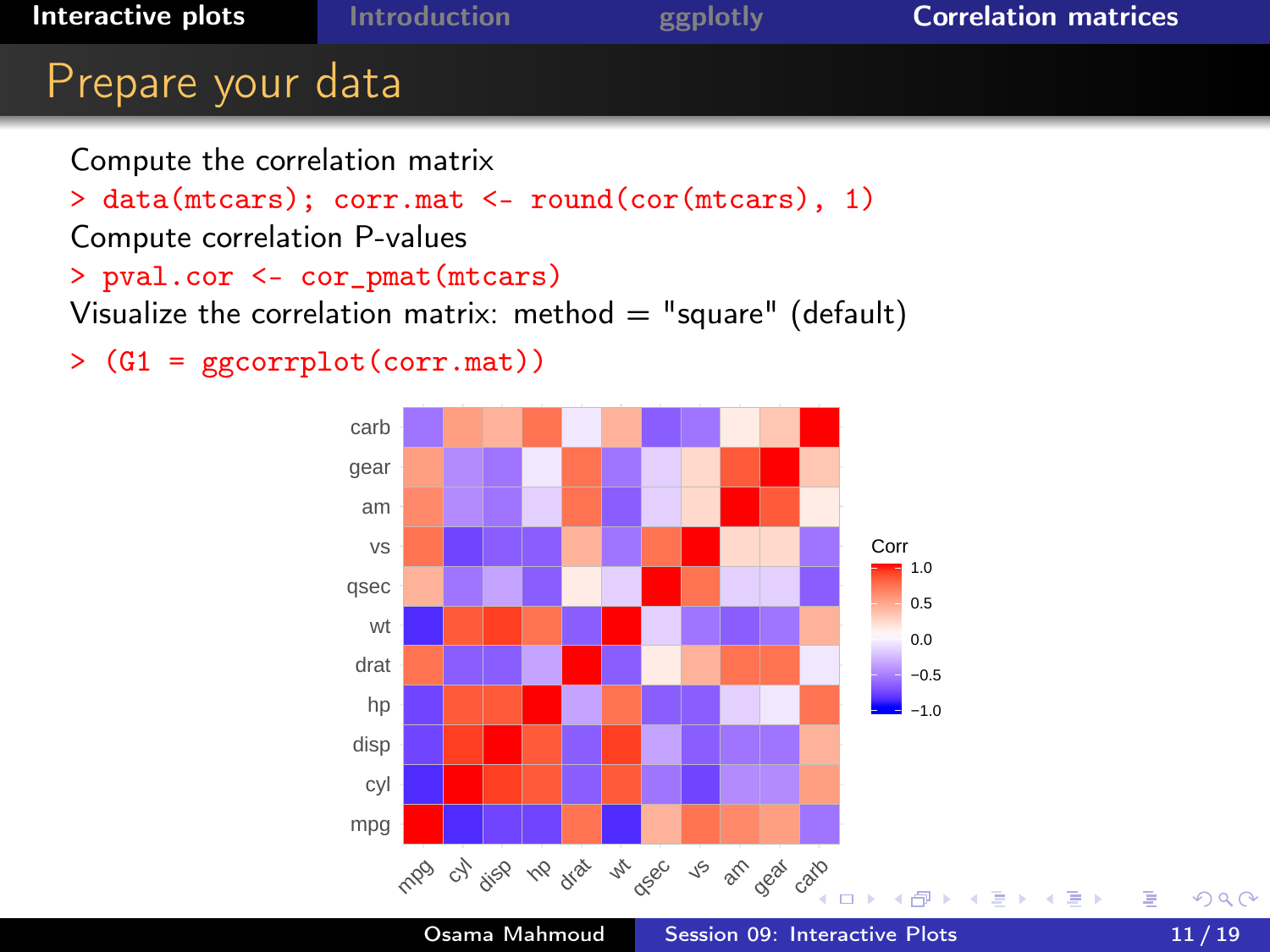**[Interactive plots](#page-2-0)** [Introduction](#page-3-0) **[ggplotly](#page-5-0) [Correlation matrices](#page-11-0)** Reordering the correlation matrix using hierarchical clustering

> G2 = ggcorrplot(corr.mat, hc.order = TRUE) Interactive form

> ggplotly(G2)



 $\rightarrow$   $\Rightarrow$   $\rightarrow$ E

适  $\sim$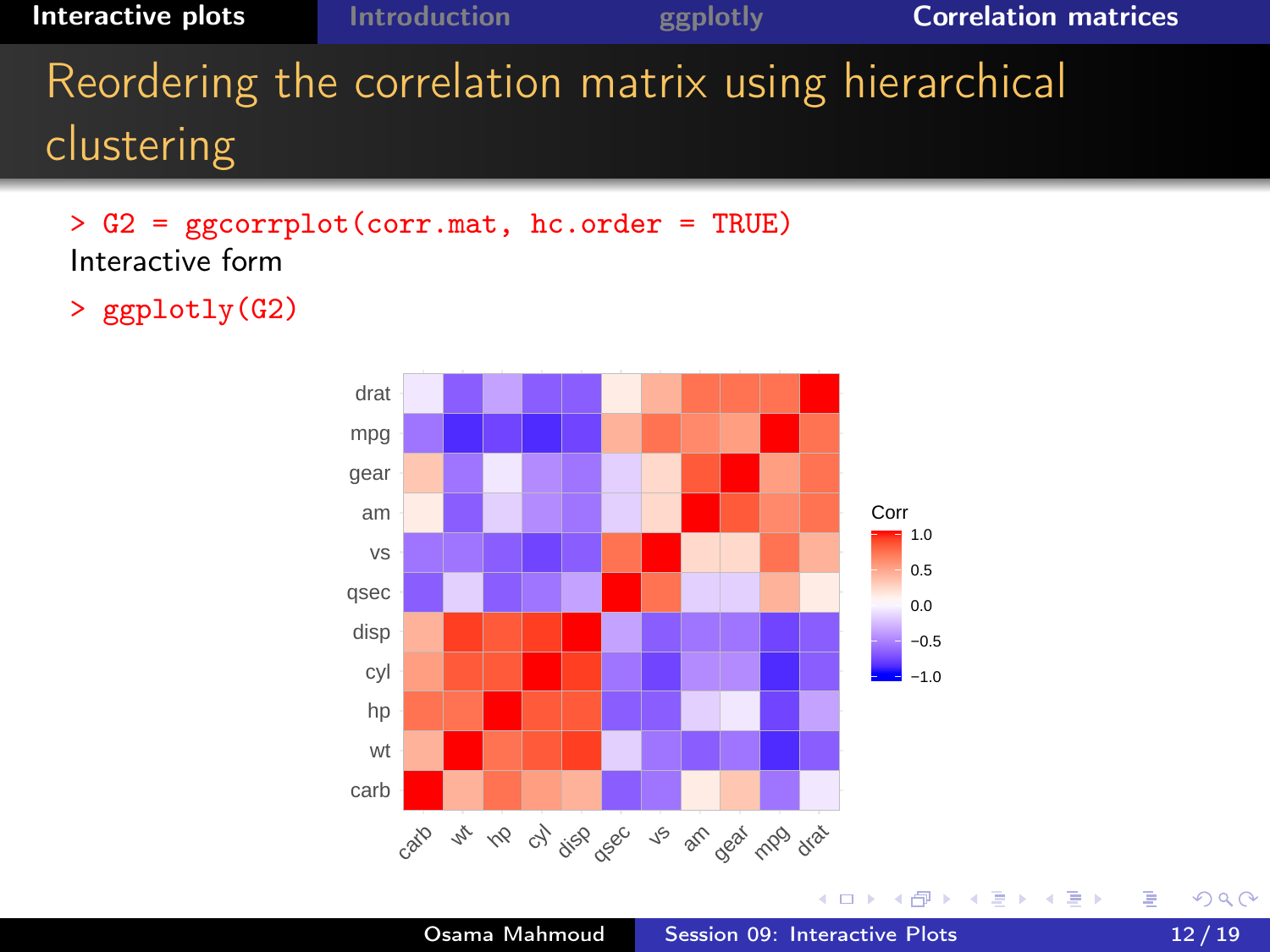**[Interactive plots](#page-2-0)** [Introduction](#page-3-0) **[ggplotly](#page-5-0) [Correlation matrices](#page-11-0)** Correlation matrix: Lower triangle

> G3 = ggcorrplot(corr.mat, hc.order = TRUE, type = "lower") Interactive form

> ggplotly(G3)



4 17 18

高 **In**  $\leftarrow \equiv$  Þ

∢ 重→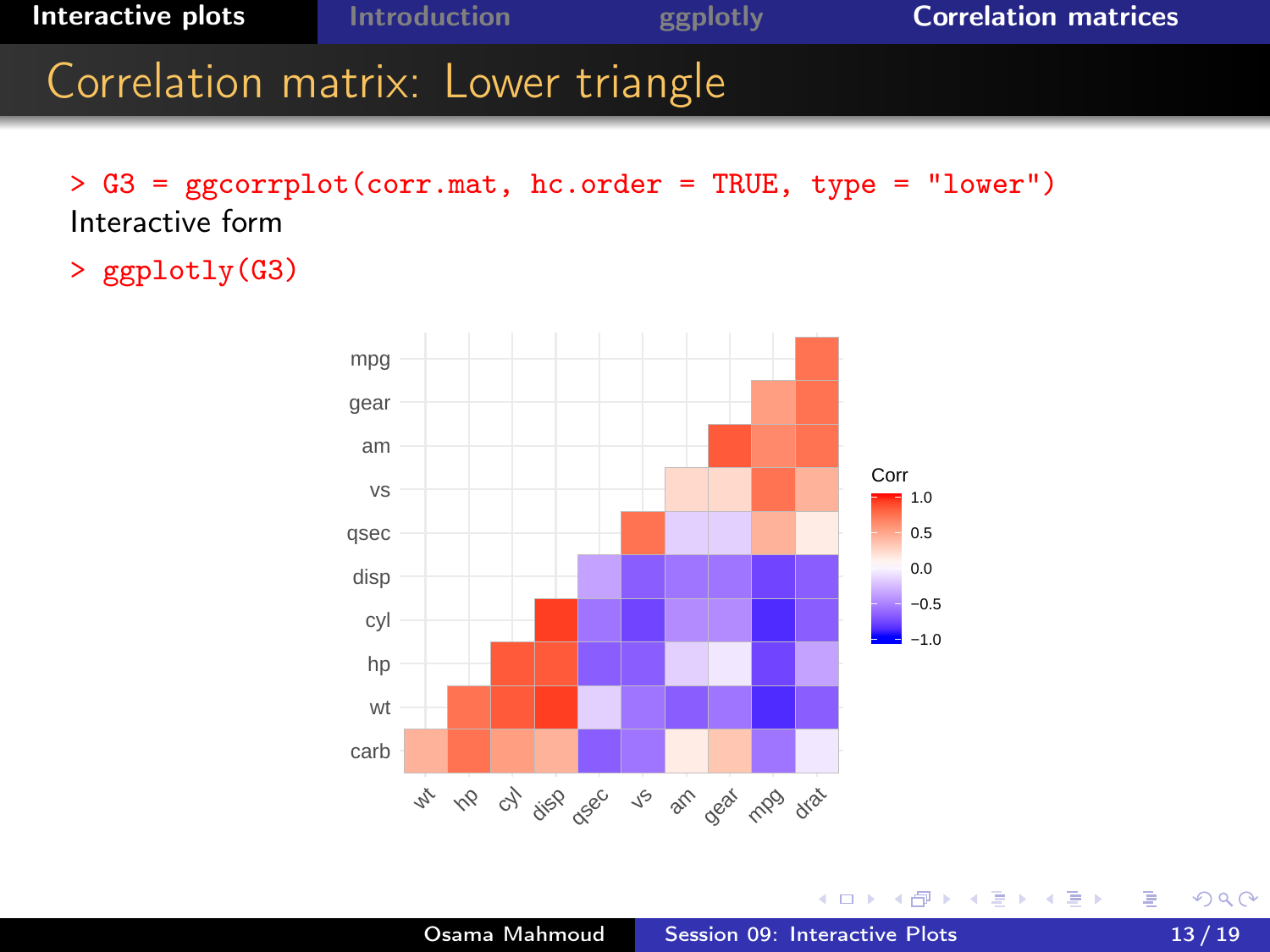**[Interactive plots](#page-2-0)** [Introduction](#page-3-0) [ggplotly](#page-5-0) [Correlation matrices](#page-11-0) Correlation matrix: Upper triangle

> G4 = ggcorrplot(corr.mat, hc.order = TRUE, type = "upper") Interactive form

> ggplotly(G4)



4 17 18

有  $\mathbf{h}$  Þ

 $\mathbf{A} \equiv \mathbf{A} \times \mathbf{A} \equiv \mathbf{A}$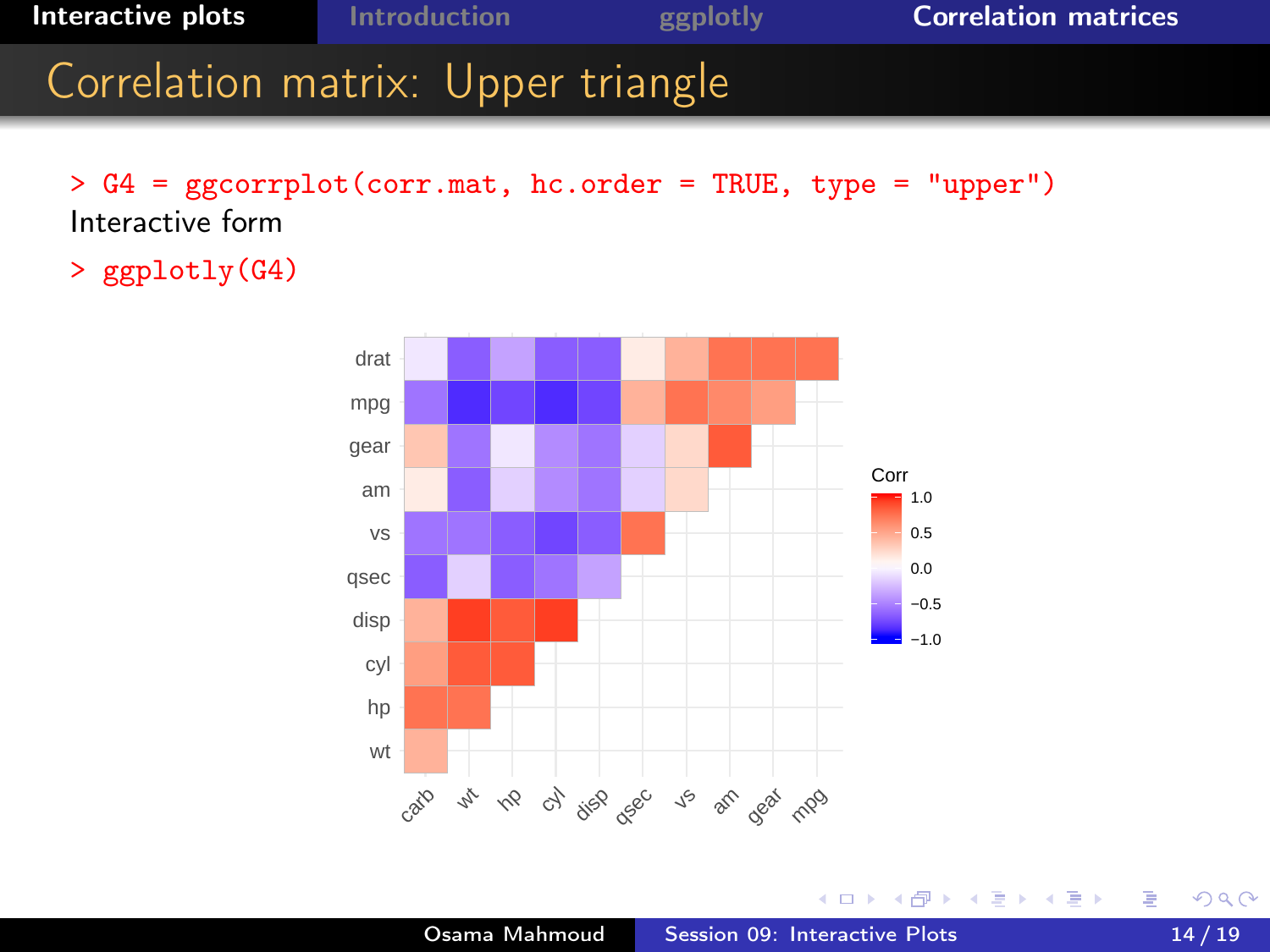**[Interactive plots](#page-2-0)** [Introduction](#page-3-0) **[ggplotly](#page-5-0) [Correlation matrices](#page-11-0)** Correlation matrix: Add coeficients

 $>$  G5 = ggcorrplot(corr.mat, hc.order = TRUE, type = "lower", lab = TRUE) Interactive form

> ggplotly(G5)



つくへ

÷.  $\sim$ э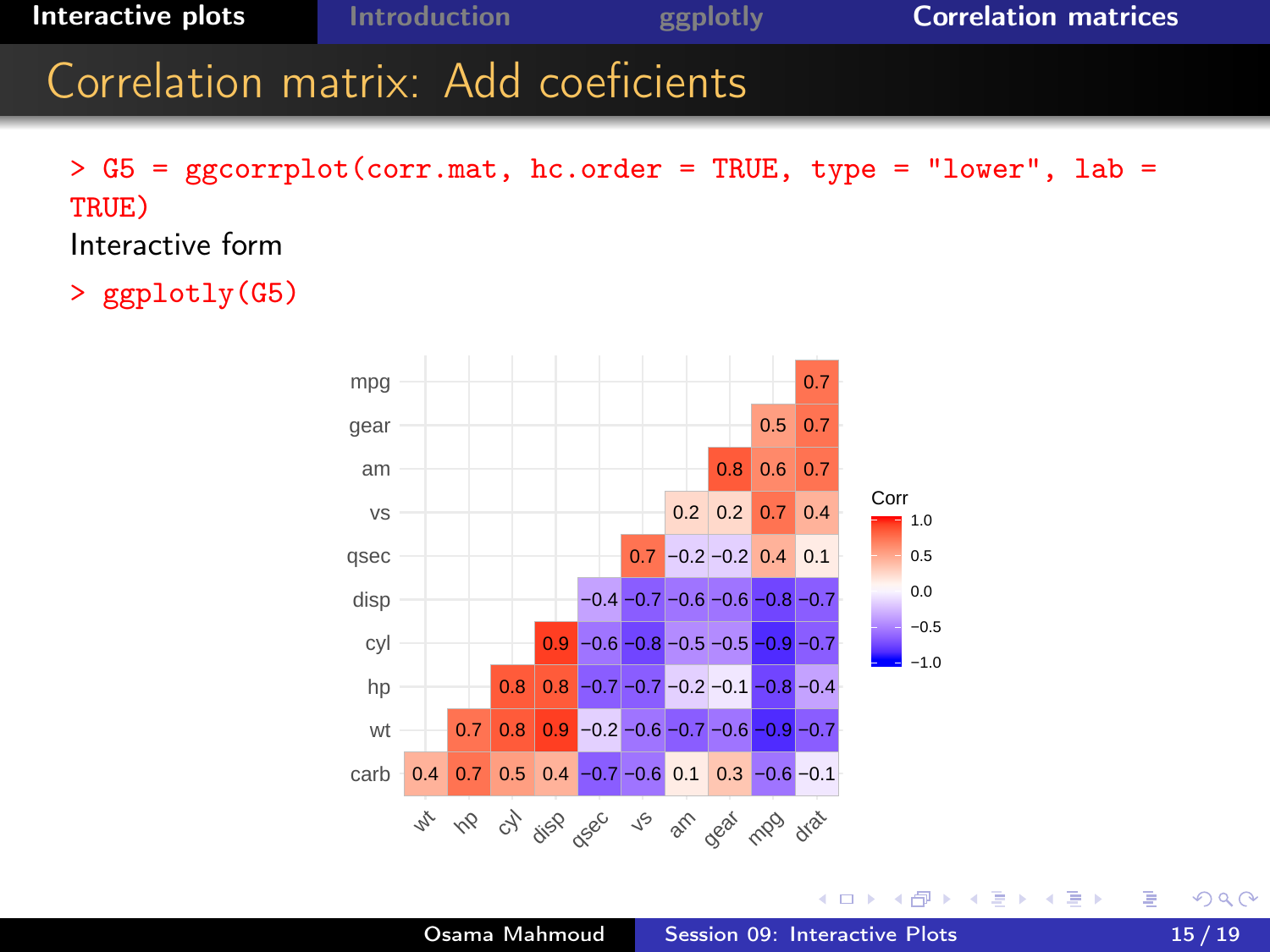**[Interactive plots](#page-2-0)** [Introduction](#page-3-0) **[ggplotly](#page-5-0) [Correlation matrices](#page-11-0)** Correlation matrix: Add significance level

> G6 = ggcorrplot(corr.mat, hc.order = TRUE, type = "lower", p.mat = pval.cor, sig.level =  $0.01$ , insig = "pch", pch = 4, pch.col = "black") Interactive form

> ggplotly(G6)



 $299$ 

重き э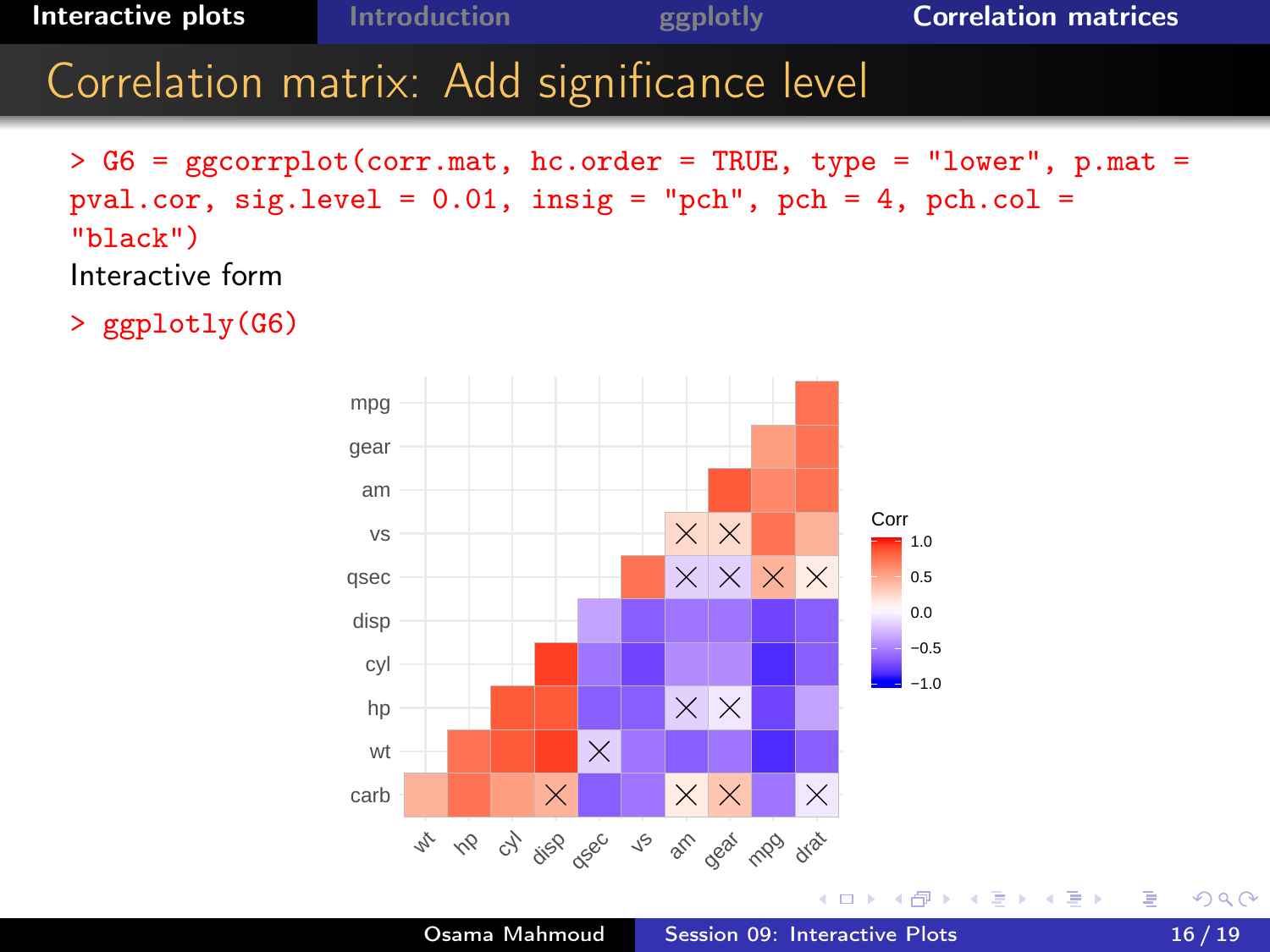## **[Interactive plots](#page-2-0)** [Introduction](#page-3-0) **[ggplotly](#page-5-0) [Correlation matrices](#page-11-0)** Correlation matrix: Change theme and save plot

> G7 = ggcorrplot(corr.mat, hc.order = TRUE, type = "lower", outline.col = "white", ggtheme =  $ggplot2::theme_bw()$ , colors = c("darkgreen", "white", "blue")) Interactive form

 $> GT = ggplotly(G7)$ 



→ 頂 トー

重

すぎ  $\sim$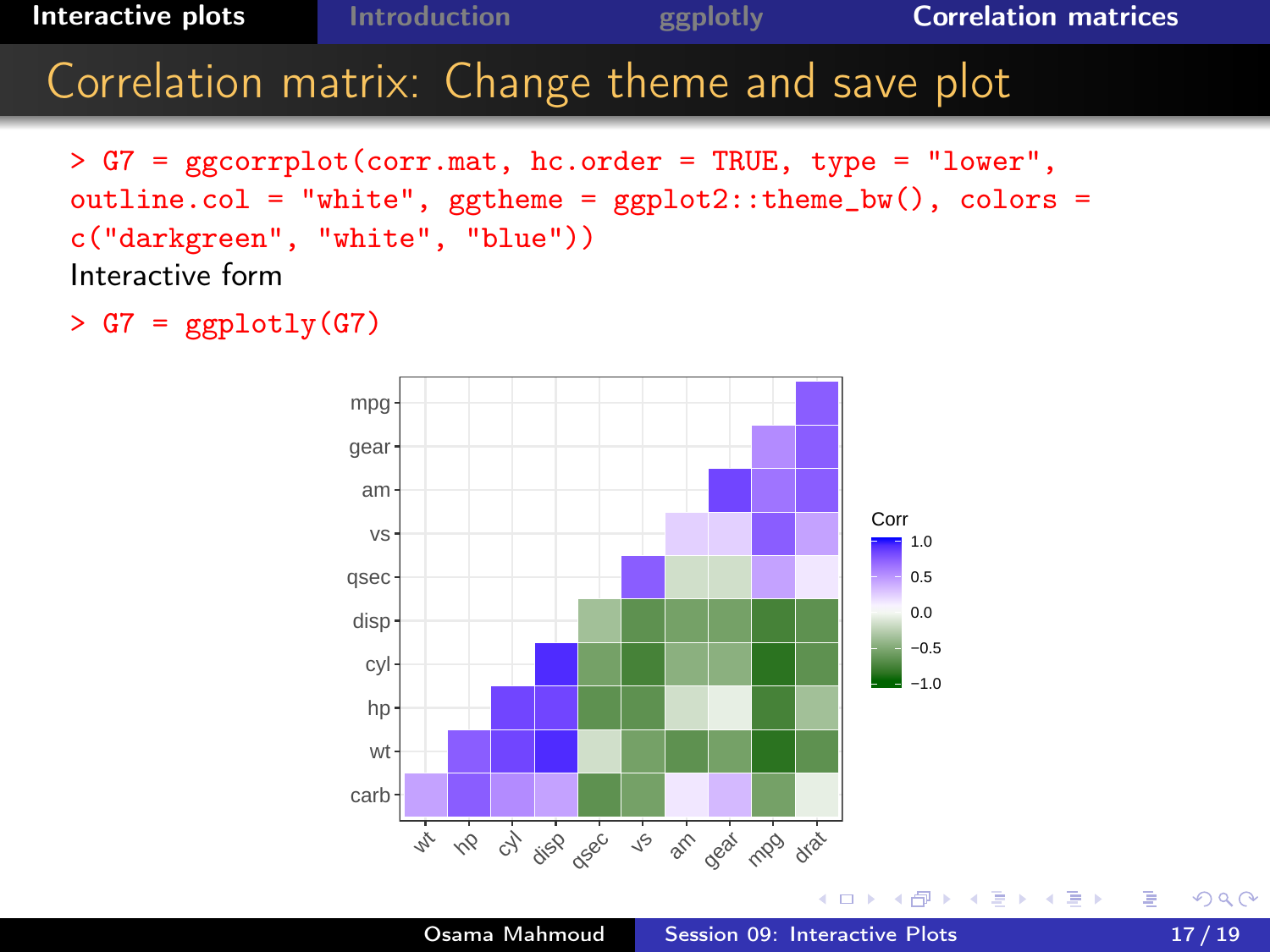

Save the previous plot (Interactive form) > htmlwidgets::saveWidget(widget = G7, "corr.html")

 $\sim$   $\sim$ 

÷. → 三  $\sim$